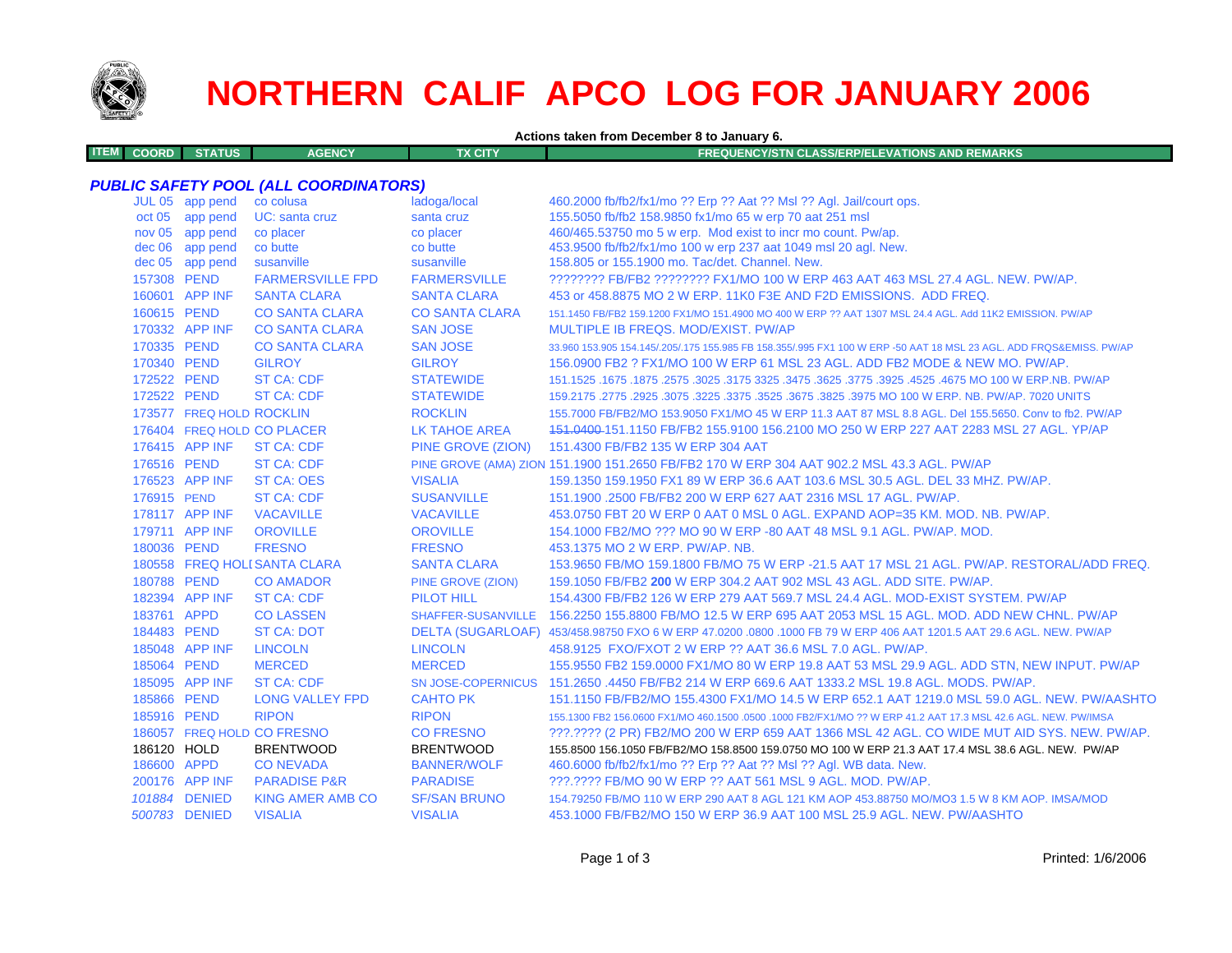#### **Actions taken from December 8 to January 6.**

| <b>ITEM</b><br><b>COORD</b> | <b>STATUS</b>                    | <b>AGENCY</b>                                    | <b>TX CITY</b>                       | <b>FREQUENCY/STN CLASS/ERP/ELEVATIONS AND REMARKS</b>                                                                                                                                    |
|-----------------------------|----------------------------------|--------------------------------------------------|--------------------------------------|------------------------------------------------------------------------------------------------------------------------------------------------------------------------------------------|
|                             | 201257 IN PROG                   | <b>CLOVIS</b>                                    | <b>CLOVIS</b>                        | 465.51250 MO 6 W ERP PW/AP, RELOCATE, PW/AP                                                                                                                                              |
|                             | 544145 APPD                      | SIERRA LAKES WAT DIST SODA SPRINGS               |                                      | 155.8800 FB/MO 60 W ERP 72.9 AAT 2101 MSL 12 AGL. PW/FCCA. RESTORAL. CONDITIONAL APPD.                                                                                                   |
|                             | C DENIAL RIPON                   |                                                  | <b>RIPON</b>                         | 155.1300 FB2 156.0600 FX1/MO 453.6750 FB2/FX1/MO 100 W ERP 41.2 AAT 17.3 MSL 42.6 AGL. NEW. PW/IMSA                                                                                      |
|                             | 102712 APPD                      | <b>QUEEN OF THE VALLEY NAPA</b>                  |                                      | 155,3400 .3550 .4000 FB/MO 150 W ERP -136 AAT 14 MSL 43 AGL. NEW, PW/IMSA.                                                                                                               |
|                             | 500872 APPD                      | <b>CA PARKS &amp; REC</b>                        | <b>RIO VISTA</b>                     | 453/458.06250 2 W MO. F1D. IRRIGATION SYSTEM. NEW. PW/AASHTO.                                                                                                                            |
|                             | 201408 APPD                      | <b>ST CA: P&amp;R</b>                            | <b>RIO VISTA</b>                     | 458.93750 MO 2 W ERP F2D. IRRIGATION SYSTEM HAND HELD CONTROLLER. PW/AP                                                                                                                  |
|                             | 201447 APPD                      | <b>ST CA: CHP</b>                                | <b>COULTERVILLE</b>                  | 42,5000 FB 95 W ERP 331.6 AAT 868.7 MSL 30.5 AGL, ADD STN, PW/AP                                                                                                                         |
|                             | 201479 APPD                      | <b>CHICO</b>                                     | <b>CHICO</b>                         | 458,98750 FXO/MO 2 W ERP -27.8 AAT 61.8 MSL 7.0 AGL, IRRIG SYS, NEW, PW/AP                                                                                                               |
|                             | 201544 IN PROG                   | <b>HAYWARD</b>                                   | <b>HAYWARD</b>                       | 460.0875 or .1625 OR .2625 FB/FB2/MO 8 W ERP -71.6 AAT 22 MSL 4.2 AGL. NEW. NB. VOICE. PW/AP                                                                                             |
|                             | 201577 APPD                      | ST CA: OES                                       | ST CA                                | VCALL-VTAC4 FBT/MO 100 W ERP. PW/AP. NEW.                                                                                                                                                |
|                             | 201618 APPD                      | ST CA: CHP                                       | SUNOL/LVRMORE                        | 42.4800 FB 120 W ERP 589.9 AAT 786 MLS 45.1 AGL. PW/AP. ADDS FREQ TO EXIST SITES.                                                                                                        |
|                             | 510813 APPD                      | <b>MORGAN HILL</b>                               | <b>MORGAN HILL</b>                   | 155.1150 FB/FB2 100 W ERP 105.1 AAT 280 MSL 8 AGL. MOD EXIST SYS. PW/AASHTO.                                                                                                             |
|                             | 510783 APPD                      | <b>VISALIA</b>                                   | <b>VISALIA</b>                       | 4563,9000 FB/FB2/MO 150 W ERP 36.9 AAT 100 MSL 25.9 AGL. NEW. PW/AASHTO                                                                                                                  |
|                             | 000756 APPD                      | LEMORE                                           | LEMORE                               | 458.11250 MO 2 W 465.1250 FX1 90 W ERP 42.8 AAT 60 MSL 37 AGL. PW/AASHTO. MODS.                                                                                                          |
|                             | 201777 APPD                      | ST CA: DOT                                       | <b>BUTTE MEADOWS</b>                 | 47.10000 FB 63 W ERP 324 AAT 1929.4 MSL 15.2 AGL. PW/AP. ADDS TO EXIST SYS. PW/AP                                                                                                        |
|                             | 201768 APPD                      | ST CA: DOT                                       | <b>WILLOW CRK (HUM)</b>              | 453.9500 FXO 79 W ERP 837 AAT 1509 MSL 48 AGL                                                                                                                                            |
|                             | 201768 APPD                      | ST CA: DOT                                       |                                      | BLUE LK/ORICK (HUM) 458.950 FXO 251 ERP 88 AAT 458.4750 FXO -147 AAT 458.2750 5 W ERP 180 AAT.                                                                                           |
|                             | 201769 APPD                      | ST CA: CDC                                       | <b>COALINGA</b>                      | 453.4500 FB 107 W ERP -22 AAT 175 MSL 18 AGL. NB ALERTING SYSTEM. PW/AP                                                                                                                  |
|                             | 520783 APPD                      | <b>VISALIA</b>                                   | <b>VISALIA</b>                       | 453.1250 FB/FB2/MO 150 W ERP 36.9 AAT 100 MSL 25.9 AGL. NEW. PW/AASHTO                                                                                                                   |
|                             | 103325 APPD                      | <b>RIPON CON FIRE DIST</b>                       | <b>RIPON</b>                         | 158.11250 156.2400 FB/FB2/MO 154.65750 MO 210 W ERP 52.2 AAT 24 MSL 60.8 AGL. MOD. PW/IMSA                                                                                               |
|                             | 103780 APPD                      | KENNEDY MEADOWS COMM FA INYOKERN                 |                                      | 155.1600 MO 5 W ERP. PW/IMSA.                                                                                                                                                            |
|                             | 201914 IN PROG                   | CO BUTTE                                         | CO BUTTE                             | 453,9500 FB/FB2/FX1/MO 100 W ERP 237 AAT 1049 MSL 20 AGL. NEW. PW/AP 3 SITES                                                                                                             |
|                             |                                  |                                                  |                                      |                                                                                                                                                                                          |
| <b>470-512 MHz POOL</b>     |                                  |                                                  |                                      |                                                                                                                                                                                          |
|                             | nov 02 app pend                  | st ca: oes                                       | bay area (coord chnl)                | ???.???? Fb/fb2/fx1/mo ?? W erp ?? Aat ??msl ??agl. Bay inter-agency intercom.                                                                                                           |
|                             | 201278 IN PROG                   | <b>CO CONTRA COSTA</b>                           | <b>CLAYTON</b>                       | 489,0000 489,3750 489,6750 490,0000 FB8/MO8 42 W ERP 431 AAT 577 MSL 46 AGL, YP/AP,                                                                                                      |
|                             | 201279 IN PROG                   | <b>CO CONTRA COSTA</b>                           | <b>ORINDA</b>                        | 482.7250 484.7650 489.2000 FB8/MO 33 W ERP 487 AAT 583 MSL 43 AGL. PW/AP                                                                                                                 |
|                             | 201289 IN PROG                   | <b>CO CONTRA COSTA</b>                           | <b>MARTINEZ</b>                      | 482.5750 483.0000 483.4000 483.7750 FB8/MO8 137 W ERP 239 AAT 273 MSL 36.6 AGL. PW/AP. NEW.                                                                                              |
|                             | 201290 IN PROG<br>201291 IN PROG | <b>CO CONTRA COSTA</b><br><b>CO CONTRA COSTA</b> | <b>SAN RAMON</b><br><b>MARTINEZ</b>  | 488,8000 489,1500 489,4750 489,8750 FB8/MO 23 W ERP 585 AAT 786 MSL 43 AGL, PW/AP                                                                                                        |
|                             | 201292 IN PROG                   | <b>CO CONTRA COSTA</b>                           | <b>CLAYTON</b>                       | 483.2000 483.6000 489.5500 490.3750 FB8/MO8 71 W ERP -43 AAT 4 MSL 66 AGL. YP/AP.<br>483.9250 484.9500 FB/MO 42 W ERP 484.3000 487.3000 484.7500 487.7500 5 W ERP 431 AAT 577 MSL 46 AGL |
|                             | 201293 IN PROG                   | <b>CO CONTRA COSTA</b>                           | <b>ORINDA</b>                        | 490.5250 484.9500 FB/MO 487.9500 484.3000 484.7500 487.3000 487.7500 MO 50 W 33 W ERP 487 AAT 583 MSL 43.6 AGL. PW/AP.                                                                   |
|                             | 201295 IN PROG                   | <b>CO CONTRA COSTA</b>                           | <b>SAN RAMON</b>                     | 490.2500 484.9500 FB/MO 12 W ERP 484.3000 484.7500 487.3000 487.7500 MO 50 W 585 AAT 786 MSL 43 AGL                                                                                      |
|                             | 154537 APPD                      | <b>MOBILE RELAY ASSOC</b>                        | <b>VACA/BIG ROCK</b>                 | 489.38750 FB6/FX1T/MO6 1000 W ERP 623 AAT 829 MSL 61 AGL. IG/EWA. NEW.                                                                                                                   |
|                             | 184903 APPD                      | <b>CRYSTAL SMR</b>                               | <b>VALLEJO</b>                       | 490.06250 FB6/MO 60 W ERP 574 AAT 812 MSL 15 AGL, NEW, IG/EWA, NEW.                                                                                                                      |
|                             | 175309 DENIED                    | <b>CRYSTAL SMR</b>                               | <b>PENNGROVE</b>                     | 490.91250 FB6/MO 225 W ERP 206 AAT 481 MSL 15 AGL, IG/EWA, NEW.                                                                                                                          |
|                             | 180740 APPD                      | <b>CRYSTAL SMR</b>                               | <b>NOVATO</b>                        | 483.68750 FB6/MO 291 W ERP 443 AAT 575 MSL 25 AGL. NEW. IG/EWA.                                                                                                                          |
|                             | 182619 APPD                      | <b>CRYSTAL SMR</b>                               | <b>MILL VLY/SF</b>                   | 483.91250 FB6/MO 100 W ERP 660 AAT 766 MSL 15.8 AGL. NEW. IG/EWA.                                                                                                                        |
|                             | 131812 APPD                      | <b>CRYSTAL SMR</b>                               | LOS GATOS                            | 483.33750 FB6/MO 119 W ERP 722 AAT 1036 MSL 30.5 AGL. ADD NEW SITE TO EXIST. IG/EWA                                                                                                      |
|                             | 183906 APPD<br>091718 APPD       | <b>CRYSTAL SMR</b><br><b>CRYSTAL SMR</b>         | <b>BURLINGAME</b><br><b>BAY AREA</b> | 484.06250 FB6/MO 90 W ERP 464 AAT 546.5 MSL 61 AGL. ADD SITE TO EXIST SYS. IG/EWA.<br>484.83750/487.83750 MO 50 W ERP. IG/EWA. ADDS MO TO EXIST SYSTEM.                                  |
|                             | 092404 APPD                      | DAVID HERNANDEZ                                  | <b>OAKLAND</b>                       | 490.13750 FB6C 413 W ERP 354 AAT 444 MSL 49 AGL. IG/EWA, NEW.                                                                                                                            |
|                             | 113413 APPD                      | <b>CRYSTAL SMR</b>                               | <b>BAY AREA</b>                      | 486.4250 MO 63 W ERP. IG/EWA. ADDS MO TO EXIST FB6. WIDE AREA.                                                                                                                           |

# *800 MHz PUBLIC SAFETY (GP, YP, GF, YF)*

gustine 368.5500 fb/fb2/fx1/mo 60 w erp 25.8 aat 31.3 msl 46.7 agl. New. Gf/ap